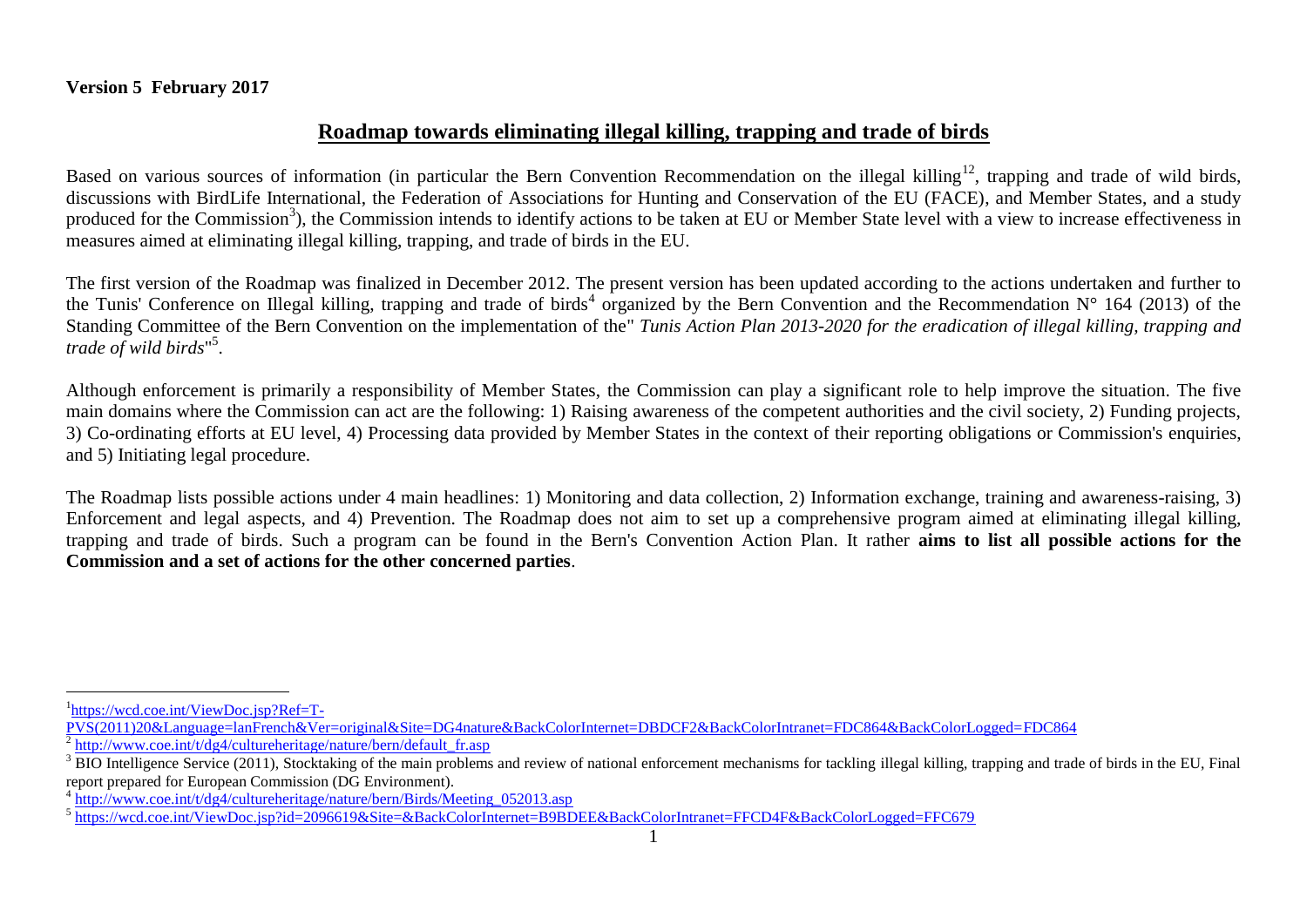# **I. Possible, on-going and completed actions**

# **I.1 Monitoring and data collection**

| N <sub>o</sub> | Action                                                                                                                                                                                                                                                                                    | Body in charge  | Public<br>concerned/targ<br>eted               | Details on past, current or planned<br>activity                                                                                                                                                                                                                                                                                                                                                                                                                                                                                                                               | Timetable       | Link with the<br>Bern<br>Convention's<br><b>Action Plan</b>                                               |
|----------------|-------------------------------------------------------------------------------------------------------------------------------------------------------------------------------------------------------------------------------------------------------------------------------------------|-----------------|------------------------------------------------|-------------------------------------------------------------------------------------------------------------------------------------------------------------------------------------------------------------------------------------------------------------------------------------------------------------------------------------------------------------------------------------------------------------------------------------------------------------------------------------------------------------------------------------------------------------------------------|-----------------|-----------------------------------------------------------------------------------------------------------|
| $\mathbf{1}$   |                                                                                                                                                                                                                                                                                           |                 | <b>Processing data</b>                         |                                                                                                                                                                                                                                                                                                                                                                                                                                                                                                                                                                               |                 |                                                                                                           |
| $\mathbf{1}$   | Processing in a structured way information<br>reported by Member States in the context of<br>their reporting obligations under the Birds<br>Directive (Art. 12, information on "threats")<br>or any information provided under Article 10<br>of the Birds Directive (research activities) | Commission      | BirdLife,<br>FACE and<br>other<br>stakeholders | Art. 12 reports to be analysed and<br>relevant information (threats)<br>extracted (NB in 2013 reports threat<br>information is provided only for<br>Annex 1 and 'SPA trigger' species)                                                                                                                                                                                                                                                                                                                                                                                        | On-going        | "Enforcement &<br>legal aspects:<br>Result $n^{\circ}$ 1:<br>Identification of<br>national<br>priorities" |
| $\sqrt{2}$     |                                                                                                                                                                                                                                                                                           |                 | <b>Collection of data</b>                      |                                                                                                                                                                                                                                                                                                                                                                                                                                                                                                                                                                               |                 |                                                                                                           |
| $\overline{2}$ | Collection of data on the nature, extent and<br>trend of illegal activities by using the most<br>relevant methodologies                                                                                                                                                                   | <b>BirdLife</b> | Commission,<br>Member<br><b>States</b>         | Collection of existing available<br>databases on illegal activities at<br>Member State level.<br>Compilation by BirdLife<br>International available here<br>$(9/2013)$ :<br>http://www.birdlife.org/sites/default<br>/files/attachments/20130913_Overv<br>iew databases illegalkilling-<br>trapping-trade-birds-EU.pdf<br>BirdLife review on IKB in the<br>Mediterranean region (8/2015)<br>http://www.birdlife.org/sites/default<br>/files/attachments/01-28_low.pdf<br>Article by Birdlife (3/2016):<br>Preliminary assessment of the<br>scope and scale of illegal killing | To be continued | "Enforcement &<br>legal aspects:<br>Result $n^{\circ}$ 1:<br>Identification of<br>national<br>priorities" |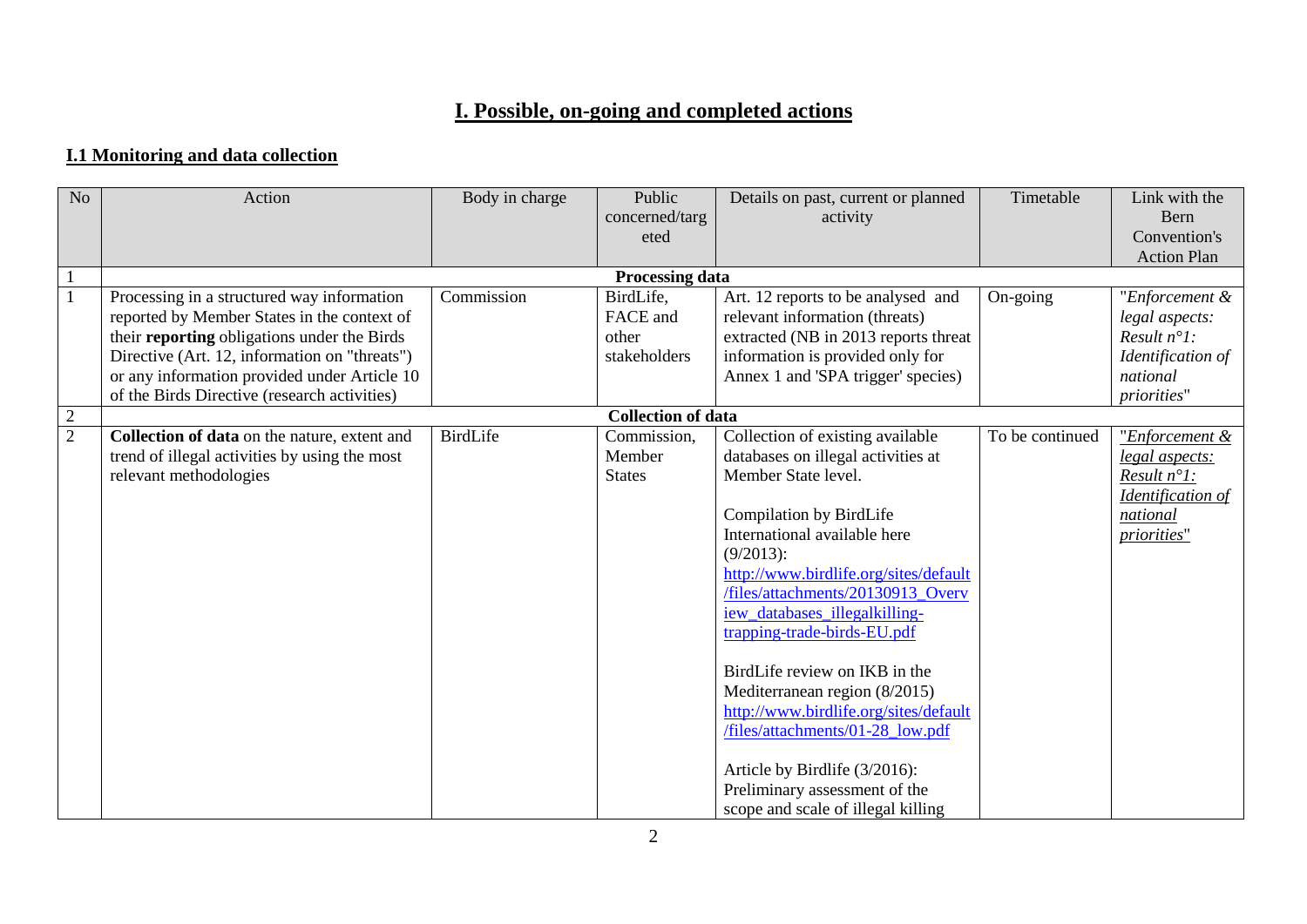|                |                                             |                   |                             | and taking of birds<br>in the Mediterranean,<br>http://journals.cambridge.org/action/dis<br>playAbstract?fromPage=online&aid=1 |             |                         |
|----------------|---------------------------------------------|-------------------|-----------------------------|--------------------------------------------------------------------------------------------------------------------------------|-------------|-------------------------|
|                |                                             |                   |                             | 0215514&fileId=S0959270915000416                                                                                               |             |                         |
| $\overline{2}$ | Idem                                        | FACE and Wildfowl | Hunting                     | <b>Illegal Shooting of Migratory</b>                                                                                           | On-going    | "Awareness              |
|                |                                             | & Wetlands Trust  | community,                  | Swans Project initiated in 2011 <sup>6</sup>                                                                                   |             | <i>aspects: Result</i>  |
|                |                                             |                   | conservation                |                                                                                                                                |             | $n^{\circ}3$ : Tailored |
|                |                                             |                   | ts                          |                                                                                                                                |             | messages are            |
|                |                                             |                   |                             |                                                                                                                                |             | developed"              |
| 3              |                                             |                   | <b>Derogation reporting</b> |                                                                                                                                |             |                         |
| $\overline{3}$ | Monitoring and follow-up of derogations     | Commission        | Member                      | Work is on-going concerning MS                                                                                                 | On-going    |                         |
|                | granted by Member States, in particular by  |                   | <b>States</b>               | who failed to send derogation                                                                                                  | (derogation |                         |
|                | insisting on quality and timeliness of MS   |                   |                             | reports by deadline.                                                                                                           | reports are |                         |
|                | reporting obligations (Art. 9 of the Birds) |                   |                             |                                                                                                                                | submitted   |                         |
|                | Directive)                                  |                   |                             |                                                                                                                                | annually)   |                         |

# **I.2 Information exchange, training and awareness-raising**

| N <sub>o</sub> | Action                                            | Body in charge | Public         | Details on past, current or planned                                                   | Timetable | Link with the             |
|----------------|---------------------------------------------------|----------------|----------------|---------------------------------------------------------------------------------------|-----------|---------------------------|
|                |                                                   |                | concerned/targ | activity                                                                              |           | Bern                      |
|                |                                                   |                | eted           |                                                                                       |           | Convention's              |
|                |                                                   |                |                |                                                                                       |           | <b>Action Plan</b>        |
|                |                                                   |                |                | Uptake of IMPEL (EU Network for Implementation and Enforcement of Environmental Law') |           |                           |
|                | <b>Uptake of IMPEL</b> in the on-going initiative | Commission     | <b>IMPEL</b>   | - IMPEL Implementation Review                                                         | On-going  | "Enforcement              |
|                | on illegal killing <sup>8</sup>                   |                |                | (IRI) in Romania in 2014 (peer                                                        |           | and legal                 |
|                |                                                   |                |                | review of the national                                                                |           | aspects: Result           |
|                |                                                   |                |                | enforcement system)                                                                   |           | $n^{\circ}4$ : Sentencing |
|                |                                                   |                |                | new activities in 2016/2017: IRI                                                      |           | guidelines are            |
|                |                                                   |                |                | in Italy, project on hunting                                                          |           | elaborated"               |
|                |                                                   |                |                | tourism incl. joint inspections                                                       |           |                           |
|                |                                                   |                |                | - <b>IMPEL-ESIX</b> tool is a real time                                               |           |                           |
|                |                                                   |                |                | communication tool that enables                                                       |           |                           |
|                |                                                   |                |                | information exchange with                                                             |           |                           |

<sup>6</sup><br><https://www.wwt.org.uk/conservation/saving-wetlands-and-wildlife/saving-wildlife/science-and-action/illegal-shooting-of-migratory-swans/><br><sup>7</sup> <http://impel.eu/><br><sup>8</sup> http://www.impel.eu/projects/nature-protection-expert-te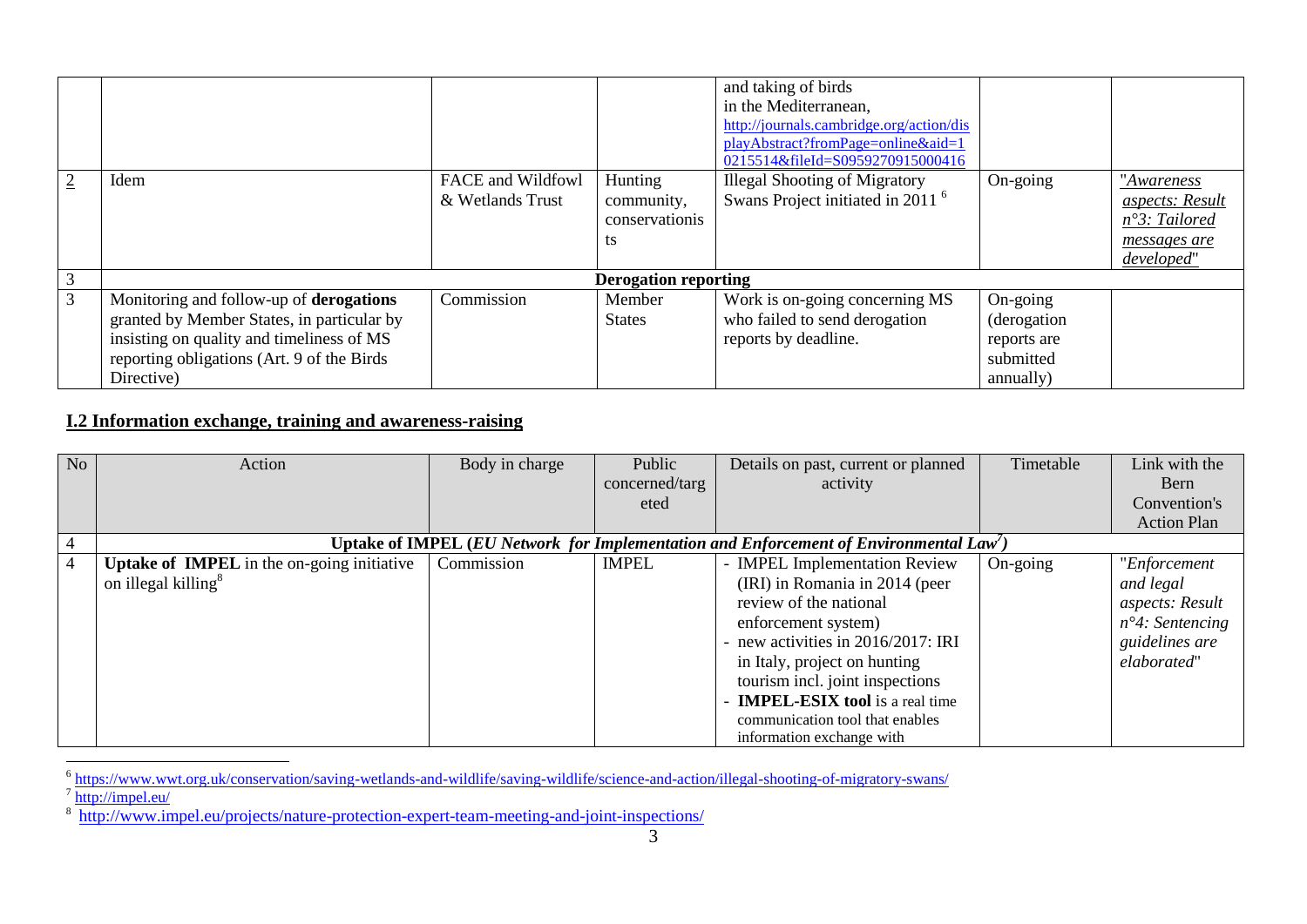|                |                                             |                      |              | enforcement bodies<br>https://www.impel-esix.eu/ |                 |              |
|----------------|---------------------------------------------|----------------------|--------------|--------------------------------------------------|-----------------|--------------|
|                |                                             |                      |              | Collaboration with the EU Forum                  |                 |              |
|                |                                             |                      |              | of Judges for the Environment                    |                 |              |
|                |                                             |                      |              | (EUFJE)                                          |                 |              |
|                |                                             |                      |              |                                                  |                 |              |
| $\sqrt{5}$     |                                             |                      |              | Information sessions for judges and prosecutors  |                 |              |
| $\overline{5}$ | Support to information sessions for judges, | Member States with   | National     | Seminars organized by Member                     | To be continued | "Enforcement |
|                | prosecutors or enforcement officials and    | support of BirdLife, | judges,      | States at regional/national level                |                 | and legal    |
|                | dissemination of training material          | FACE,                | prosecutors, |                                                  |                 | aspects"     |
|                |                                             | stakeholders         | enforcement  |                                                  |                 |              |
|                |                                             |                      | officials    |                                                  |                 |              |
| 5              | Idem                                        | <b>BirdLife</b>      | Enforcement  | - Co-operation of the Czech                      | On-going?       | "Enforcement |
|                |                                             | International        | authorities  | Society for ornithology with the                 |                 | and legal    |
|                |                                             |                      |              | Police and Environmental                         |                 | aspects"     |
|                |                                             |                      |              | inspectorates                                    |                 |              |
|                |                                             |                      |              | Participation of RSPB in the                     |                 |              |
|                |                                             |                      |              | Partnership Against Wildlife                     |                 |              |
|                |                                             |                      |              | Crime in UK                                      |                 |              |
| 5              | Idem                                        | Commission           | National     | EC's seminar in Bucharest, Brussels              | Completed       | "Enforcement |
|                |                                             |                      | judges or    | and Budapest in 2012 (with the                   |                 | and legal    |
|                |                                             |                      | prosecutors, | support of EIPA), training module                |                 | aspects"     |
|                |                                             |                      |              | produced by EIPA available                       |                 |              |
|                |                                             |                      |              | (http://ec.europa.eu/environment/le              |                 |              |
|                |                                             |                      |              | gal/law/training_package.htm).                   |                 |              |
|                |                                             |                      |              |                                                  |                 |              |
|                |                                             |                      |              | New module on wildlife trafficking               | Completed       |              |
|                |                                             |                      |              | incl. workshops organised by ERA                 |                 |              |
|                |                                             |                      |              | and EC in April 2016 <sup>9</sup>                |                 |              |
| 5              | Idem                                        | Commission           | Inspectors,  | List of financial programmes, run                | On-going        | "Enforcement |
|                |                                             |                      | customs      | by different Directorates General of             |                 | and legal    |
|                |                                             |                      | officials,   | the European Commission, which                   |                 | aspects"     |
|                |                                             |                      | police,      | offer possibilities to provide                   |                 |              |
|                |                                             |                      | prosecutors  | funding for the organisation of                  |                 |              |
|                |                                             |                      | and judges   | training, awareness-raising,                     |                 |              |
|                |                                             |                      |              | networking and capacity-building                 |                 |              |

<sup>9</sup><br>[https://www.era.int/cgi-bin/cms?\\_SID=76256597fbfa4f60b9a8ba1d072a55570c0d338800471723106651&\\_sprache=en&\\_bereich=artikel&\\_aktion=detail&idartikel=125819](https://www.era.int/cgi-bin/cms?_SID=76256597fbfa4f60b9a8ba1d072a55570c0d338800471723106651&_sprache=en&_bereich=artikel&_aktion=detail&idartikel=125819)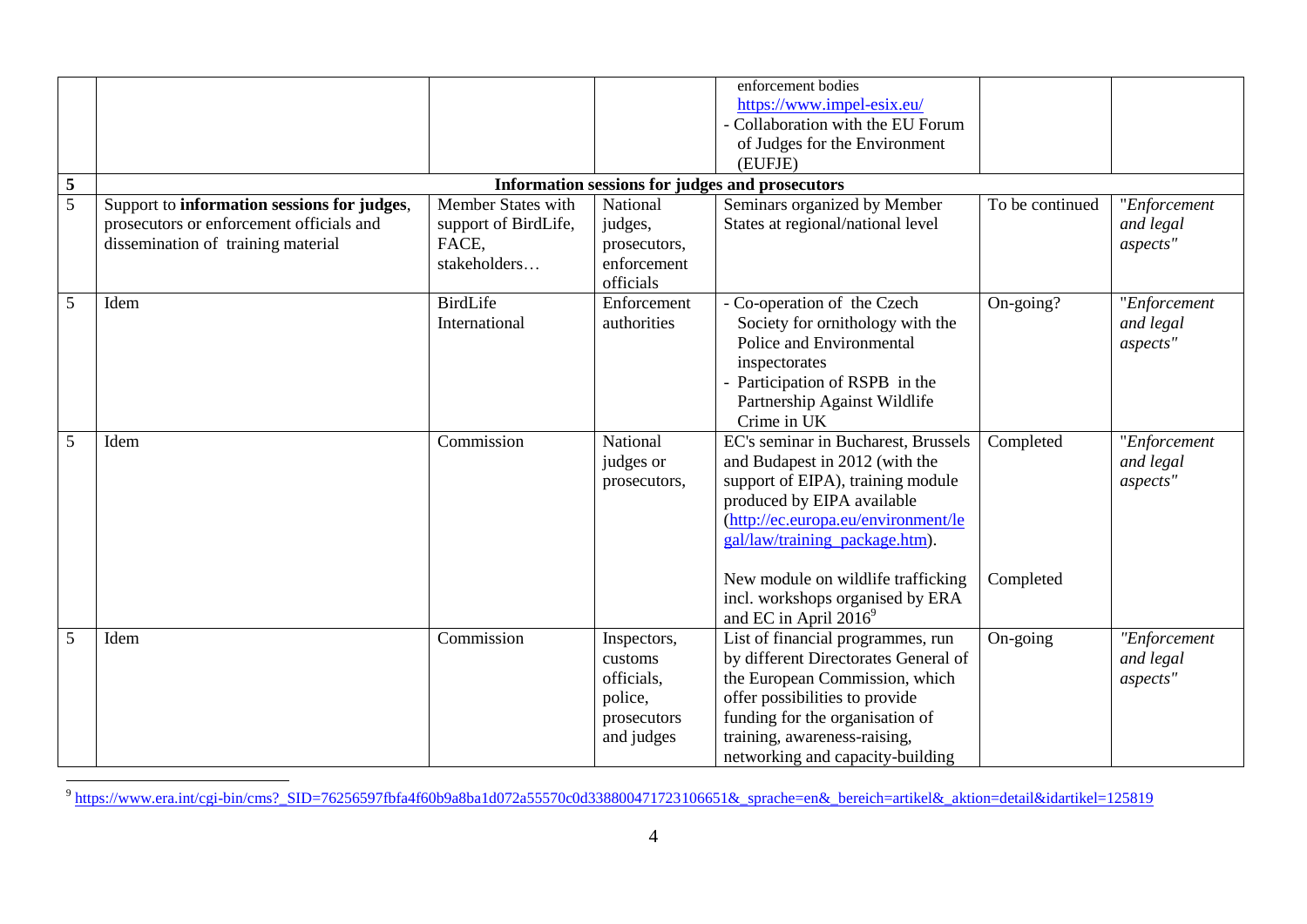|   |                                      |                    |                                      | activities on wildlife trafficking    |                  |              |
|---|--------------------------------------|--------------------|--------------------------------------|---------------------------------------|------------------|--------------|
| 5 | Idem                                 | <b>BirdLife</b>    | Enforcement                          | Conferences organized in Bulgaria     | Completed        | "Enforcement |
|   |                                      | International      | officials                            | by the Bulgarian Society for the      |                  | and legal    |
|   |                                      |                    |                                      | Protection of Birds on wildlife       |                  | aspects"     |
|   |                                      |                    |                                      | crimes with the support of the        |                  |              |
|   |                                      |                    |                                      | Royal Society for the Protection of   |                  |              |
|   |                                      |                    |                                      | Birds $(RSPB)^{10}$                   |                  |              |
| 6 |                                      |                    | <b>Information on good practices</b> |                                       |                  |              |
| 6 | <b>Information on good practices</b> | Commission,        | Member                               | A publication combining all           | To be continued, | "Awareness   |
|   |                                      | BirdLife, FACE and | States, Sectors                      | relevant LIFE projects working        | also via the     | aspects"     |
|   |                                      | other stakeholders | or group of                          | with IKB is under preparation by      | Bern's           |              |
|   |                                      |                    | persons                              | EC to be published during 2017)       | Convention       |              |
|   |                                      |                    | possibly                             |                                       | Action plan      |              |
|   |                                      |                    | involved in                          |                                       |                  |              |
|   |                                      |                    | illegal                              |                                       |                  |              |
|   |                                      |                    | activities                           |                                       |                  |              |
| 6 | Idem                                 | Commission,        | Member                               | Identification of existing            | Completed        | "Awareness   |
|   |                                      |                    | States,                              | agricultural measures within the      |                  | Aspects"     |
|   |                                      |                    | professional                         | Common Agricultural Policy (rural     |                  |              |
|   |                                      |                    | sectors or                           | development programmes, cross-        |                  |              |
|   |                                      |                    | group of                             | compliance under the 1st pillar of    |                  |              |
|   |                                      |                    | persons                              | the CAP) or measures that have        |                  |              |
|   |                                      |                    | possibly                             | been piloted in LIFE projects that    |                  |              |
|   |                                      |                    | involved in                          | can contribute to reducing illegal    |                  |              |
|   |                                      |                    | illegal                              | activities. Compiled information      |                  |              |
|   |                                      |                    | activities                           | available here: Review of measures    |                  |              |
|   |                                      |                    |                                      | to combat illegal poisoning-final-    |                  |              |
|   |                                      |                    |                                      | rev.pdf                               |                  |              |
| 6 | Idem                                 | <b>BirdLife</b>    |                                      | Overview of LIFE projects by          | On-going         | "Awareness   |
|   |                                      | International      |                                      | BirdLife on illegal killing, trapping |                  | Aspects"     |
|   |                                      |                    |                                      | and trade in the EU (2014):           |                  |              |
|   |                                      |                    |                                      | http://www.birdlife.org/sites/default |                  |              |
|   |                                      |                    |                                      | /files/attachments/20141010 Overv     |                  |              |
|   |                                      |                    |                                      | iew LIFEProjects_BirdLifePartner      |                  |              |

<sup>&</sup>lt;sup>10</sup> <http://bspb.org/en/news/BDZP-organizira-seminar-za-mitnicheski-sluzhiteli-za-protivodeystvie-na-trafika-na-divi-zhivotni.html>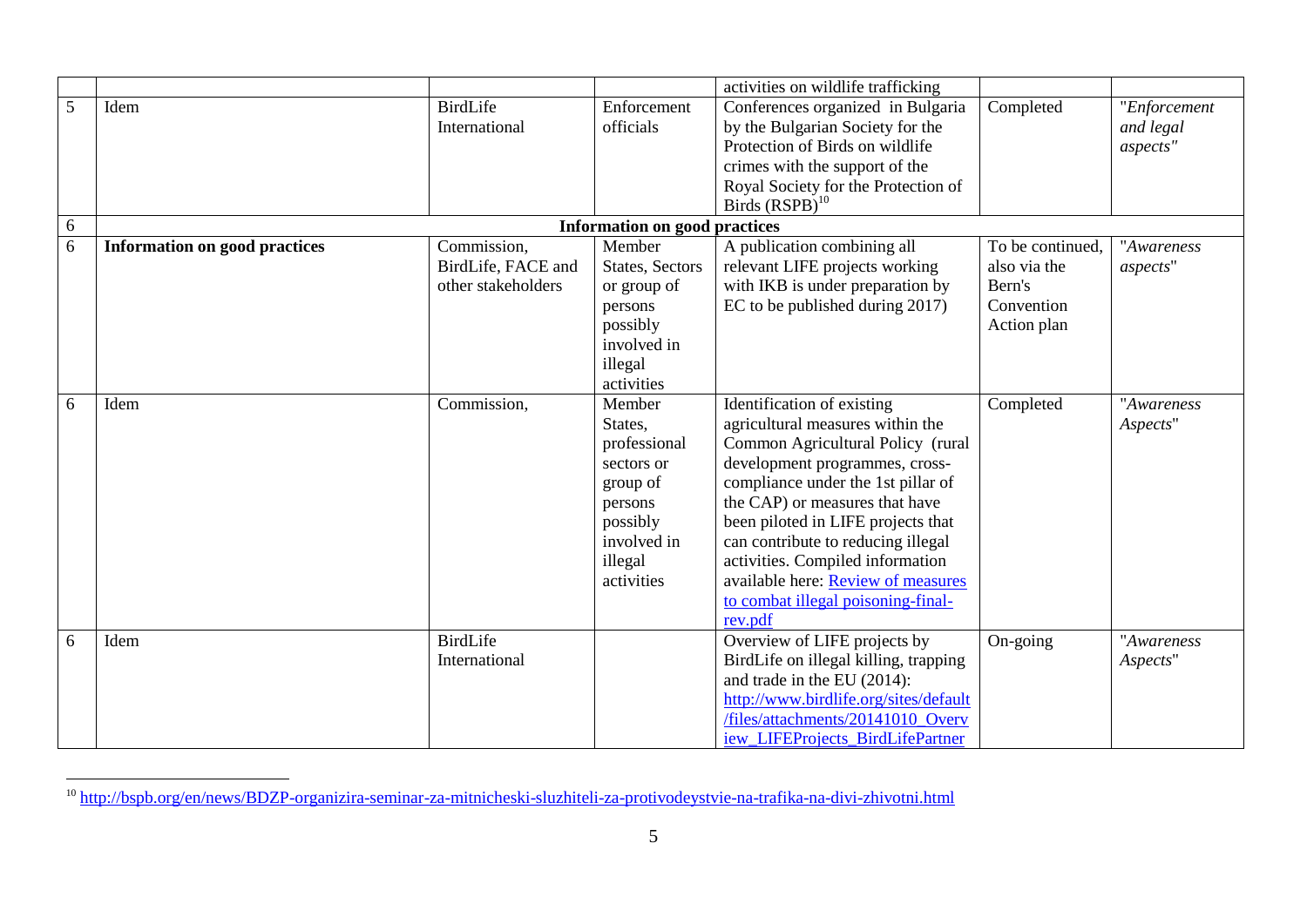|                |                                                    |                        |                                          | s_illegalkilling-trapping-trade-        |                 |            |
|----------------|----------------------------------------------------|------------------------|------------------------------------------|-----------------------------------------|-----------------|------------|
|                |                                                    |                        |                                          | birds-EU.pdf                            |                 |            |
|                |                                                    |                        |                                          |                                         |                 |            |
|                | Idem                                               | <b>BirdLife Greece</b> | Member                                   | Outcomes of the Zakynthos'              | Completed       | "Awareness |
|                |                                                    |                        | States,                                  | international conference on best        |                 | Aspects"   |
|                |                                                    |                        | BirdLife,                                | practices to tackle the illegal killing |                 |            |
|                |                                                    |                        | FACE and                                 | of migratory birds. Summary is          |                 |            |
|                |                                                    |                        | other                                    | available here: 140704 Conference       |                 |            |
|                |                                                    |                        | stakeholders                             | Zakynthos 26-27 June 2014               |                 |            |
|                |                                                    |                        |                                          | summary results final.pdf               |                 |            |
| 7              |                                                    |                        | <b>Information and awareness-raising</b> |                                         |                 |            |
| $\overline{7}$ | Information dissemination and awareness-           | Commission             | General public                           | <b>EC's Nature and Biodiversity</b>     | Completed       | "Awareness |
|                | raising                                            |                        |                                          | website on implementation of the        |                 | Aspects"   |
|                |                                                    |                        |                                          | <b>Birds and Habitats Directives</b>    |                 |            |
|                |                                                    |                        |                                          | http://ec.europa.eu/environment/nat     |                 |            |
|                |                                                    |                        |                                          | ure/conservation/wildbirds/illegal      |                 |            |
|                |                                                    |                        |                                          | killing.htm                             |                 |            |
|                | Idem                                               | <b>BirdLife</b>        | General public                           | Review on on-going initiatives to       | On-going        | "Awareness |
|                |                                                    |                        |                                          | tackle illegal killing of birds         |                 | Aspects"   |
|                |                                                    |                        |                                          | (3/2016)                                |                 |            |
|                |                                                    |                        |                                          | https://wcd.coe.int/ViewDoc.jsp?p=&i    |                 |            |
|                |                                                    |                        |                                          | d=2425841&Site=&BackColorInternet       |                 |            |
|                |                                                    |                        |                                          | =B9BDEE&BackColorIntranet=FFCD          |                 |            |
|                |                                                    |                        |                                          | 4F&BackColorLogged=FFC679&direc         |                 |            |
|                |                                                    |                        |                                          | $t = true$                              |                 |            |
| 8              |                                                    |                        | Information on the on-going initiative   |                                         |                 |            |
| 8              | <b>Information</b> of national associations of the | BirdLife, FACE and     | National/regio                           | Improving the promotion of the          | To be continued | "Awareness |
|                | on-going initiative                                | other stakeholders     | nal                                      | implementation at national level of     |                 | Aspects"   |
|                |                                                    |                        | associations                             | the 2004 agreement between              |                 |            |
|                |                                                    |                        |                                          | BirdLife and $FACE11$ and setting up    |                 |            |
|                |                                                    |                        |                                          | joint communication                     |                 |            |
| 9              |                                                    |                        | <b>Targeted communication campaign</b>   |                                         |                 |            |
| 9              | Organization of targeted communication             | BirdLife, FACE,        | General                                  | - EU Action Plan against Wildlife       | On-going        | "Awareness |
|                | campaigns aimed at addressing well                 | other stakeholders,    | public,                                  | Trafficking adopted by EC on            |                 | aspects"   |
|                | identified and acute cases. Information of the     | <b>Member States</b>   | targeted                                 | $26.2.2016^{12}$                        |                 |            |

 $\overline{a}$ <sup>11</sup> [http://ec.europa.eu/environment/nature/conservation/wildbirds/hunting/docs/agreement\\_en.pdf](http://ec.europa.eu/environment/nature/conservation/wildbirds/hunting/docs/agreement_en.pdf)

<sup>&</sup>lt;sup>12</sup> <http://eur-lex.europa.eu/legal-content/EN/TXT/?uri=COM:2016:87:FIN>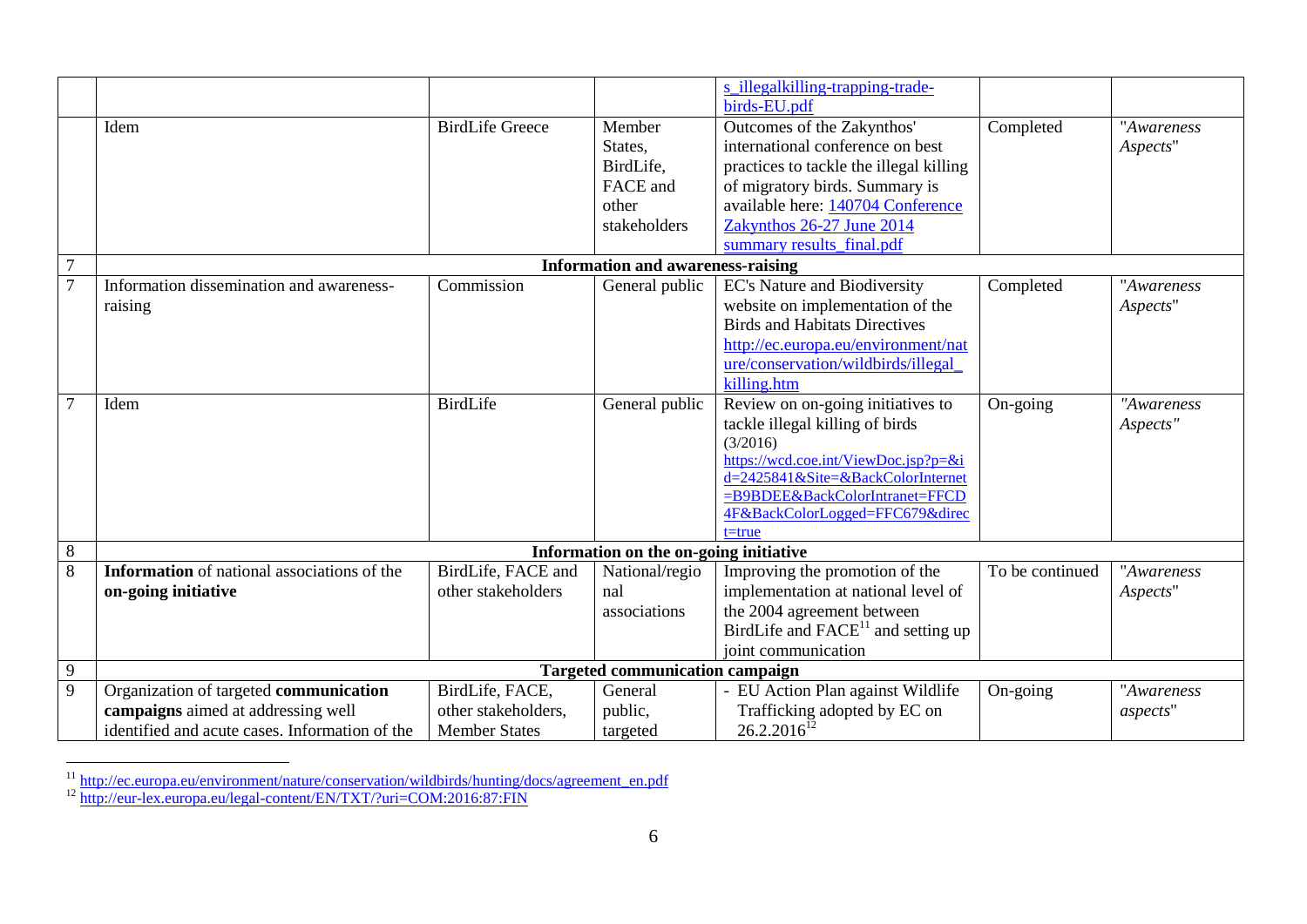|    | Commission on such campaigns.                  |                       | groups                                      | - EC's communication on wildlife   |                 |            |
|----|------------------------------------------------|-----------------------|---------------------------------------------|------------------------------------|-----------------|------------|
|    |                                                |                       |                                             | trafficking $(COM 2014 (64)^{13})$ |                 |            |
|    |                                                |                       |                                             | and consultation (seeked a.o       |                 |            |
|    |                                                |                       |                                             | views on how to strengthen         |                 |            |
|    |                                                |                       |                                             | enforcement within the EU,         |                 |            |
|    |                                                |                       |                                             | including through better           |                 |            |
|    |                                                |                       |                                             | cooperation amongst enforcement    |                 |            |
|    |                                                |                       |                                             | agencies, and through awareness    |                 |            |
|    |                                                |                       |                                             | raising and training for the       |                 |            |
|    |                                                |                       |                                             | judiciary)                         |                 |            |
|    |                                                |                       |                                             | Resolution of the European         |                 |            |
|    |                                                |                       |                                             | Parliament on Wildlife crime       |                 |            |
|    |                                                |                       |                                             | (2013/2747(RSP) <sup>14</sup>      |                 |            |
| 9  | Organization of targeted communication         | BirdLife,             | General                                     | - Targeted campaign ("The truth    | Completed       | "Awareness |
|    | campaigns aimed at addressing well             |                       | public,                                     | about bird trapping") organized    |                 | aspects"   |
|    | identified and acute cases. Information of the |                       | targeted                                    | by BirdLife Cyprus <sup>15</sup>   |                 |            |
|    | Commission on such campaigns.                  |                       | groups                                      |                                    |                 |            |
| 10 |                                                |                       | Better understanding of hunting legislation |                                    |                 |            |
| 10 | Identify and support mechanisms to improve     | <b>Member State</b>   | Stakeholders                                | Improved inter-service             | To be initiated |            |
|    | understanding of national or regional          | authorities,          |                                             | communication between competent    |                 |            |
|    | hunting legislation                            | appropriate national  |                                             | authorities and resources for      |                 |            |
|    |                                                | hunting organisations |                                             | awareness campaigns                |                 |            |

<sup>&</sup>lt;sup>13</sup> [http://ec.europa.eu/environment/cites/pdf/communication\\_en.pdf](http://ec.europa.eu/environment/cites/pdf/communication_en.pdf)

<sup>&</sup>lt;sup>14</sup> <http://www.europarl.europa.eu/sides/getDoc.do?&reference=B7-2014-0013&language=EN>

<sup>&</sup>lt;sup>15</sup> [http://www.birdlifecyprus.org/en/news-253-The\\_truth\\_about\\_bird\\_trapping.html](http://www.birdlifecyprus.org/en/news-253-The_truth_about_bird_trapping.html)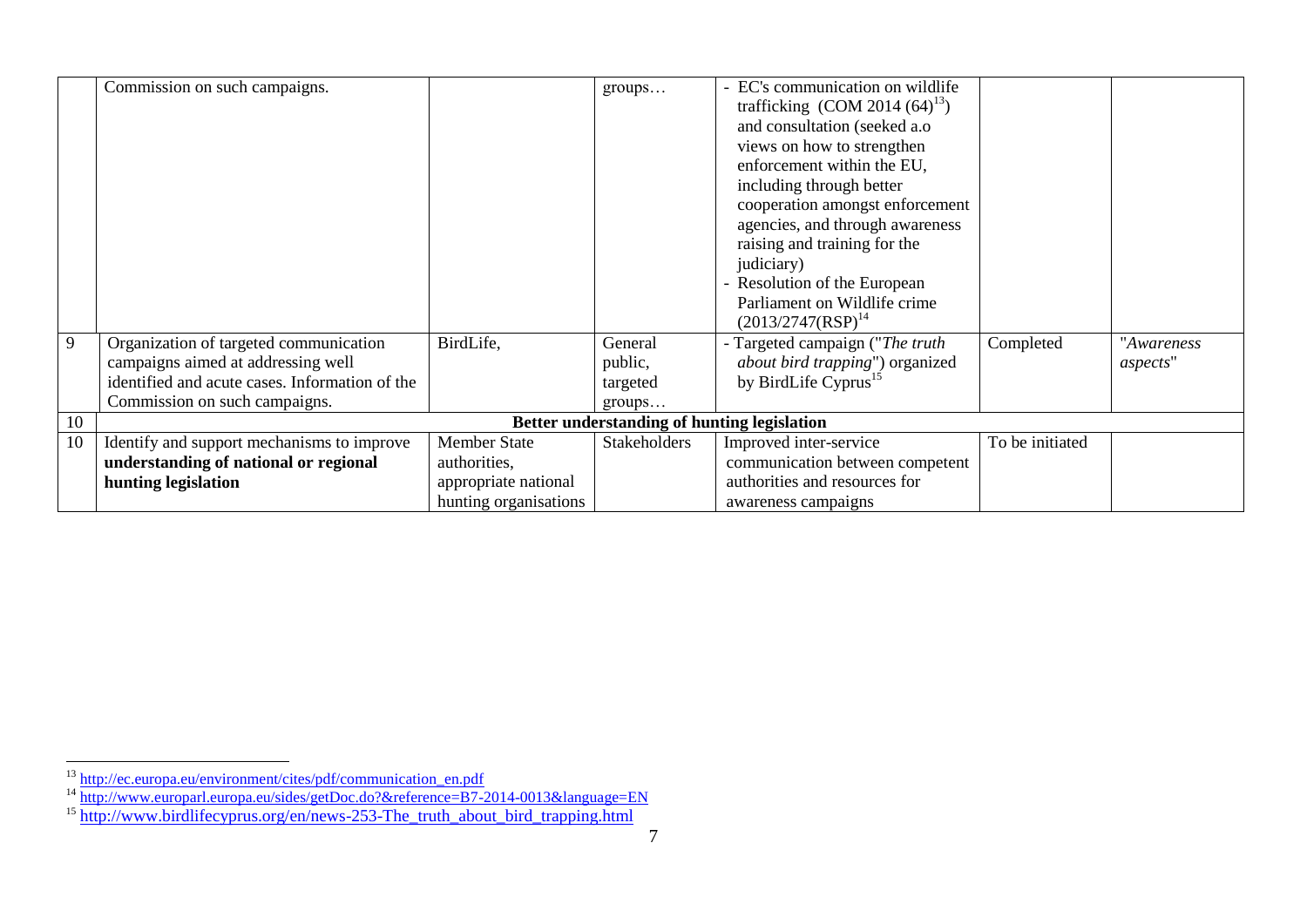# **I.3 Enforcement and legal aspects**

| No              | Action                                          | Body in charge | Public                         | Details on past, current or planned | Timetable      | Link with the      |  |  |
|-----------------|-------------------------------------------------|----------------|--------------------------------|-------------------------------------|----------------|--------------------|--|--|
|                 |                                                 |                | concerned/targ                 | activity                            |                | Bern               |  |  |
|                 |                                                 |                | eted                           |                                     |                | Convention         |  |  |
|                 |                                                 |                |                                |                                     |                | <b>Action Plan</b> |  |  |
| 11              | <b>Environmental Crime Directive</b>            |                |                                |                                     |                |                    |  |  |
| 11              | Assessment of the transposition and             | Commission     | <b>Member States</b>           | Study on evaluation of the MS'      | Completed      | "Enforcement       |  |  |
|                 | implementation of the Environmental             |                |                                | transposition of the Environmental  |                | and legal          |  |  |
|                 | Crime Directive (Directive 2008/99/EC),         |                |                                | Crime Directive by the              |                | aspects"           |  |  |
|                 | including its aspects related to the killing of |                |                                | Commission (DG JUST).               |                |                    |  |  |
|                 | specimens of protected wild fauna or flora      |                |                                |                                     |                |                    |  |  |
|                 | species and the trade therein.                  |                |                                | Review of ECD to start by end       | On-going       |                    |  |  |
|                 |                                                 |                |                                | 2016                                |                |                    |  |  |
| 12              | <b>EU-TWIX</b>                                  |                |                                |                                     |                |                    |  |  |
| $\overline{12}$ | Extension of the scope of the $EU-TWIX16$       | Commission     | Enforcement                    | EU-TWIX is an internet tool to      | Action to be   | "Enforcement       |  |  |
|                 | system to better cover illegal trade of EU      |                | officials                      | facilitate information exchange on  | reconsidered   | and legal          |  |  |
|                 | bird species.                                   |                | (custom)                       | illegal wildlife trade in the EU    | when possible  | aspects"           |  |  |
|                 |                                                 |                | agents, $etc$ )                |                                     |                |                    |  |  |
| 13              |                                                 |                | <b>CITES Enforcement Group</b> |                                     |                |                    |  |  |
| 13              | Updating the EU CITES enforcement               | Commission     | National                       | Presentation at the EU CITES        | On-going       | "Enforcement       |  |  |
|                 | Group about the present initiative and          |                | officials in                   | enforcement Group by the EC         |                | and legal          |  |  |
|                 | identifying key areas of overlap/co-            |                | charge of                      |                                     |                | aspects"           |  |  |
|                 | operation                                       |                | CITES (trade                   |                                     |                |                    |  |  |
|                 |                                                 |                | with non-EU                    |                                     |                |                    |  |  |
|                 |                                                 |                | countries as                   |                                     |                |                    |  |  |
|                 |                                                 |                | well as within                 |                                     |                |                    |  |  |
|                 |                                                 |                | EU                             |                                     |                |                    |  |  |
| 14              |                                                 |                | <b>Legal aspects</b>           |                                     |                |                    |  |  |
| 14a             | Identification of legal loopholes that affect   | Commission,    | <b>Member States</b>           | This is linked to the follow-up     | Action plan to | "Enforcement       |  |  |

 $\overline{a}$ <sup>16</sup> <http://www.eutwix.org/Fr/Default.aspx>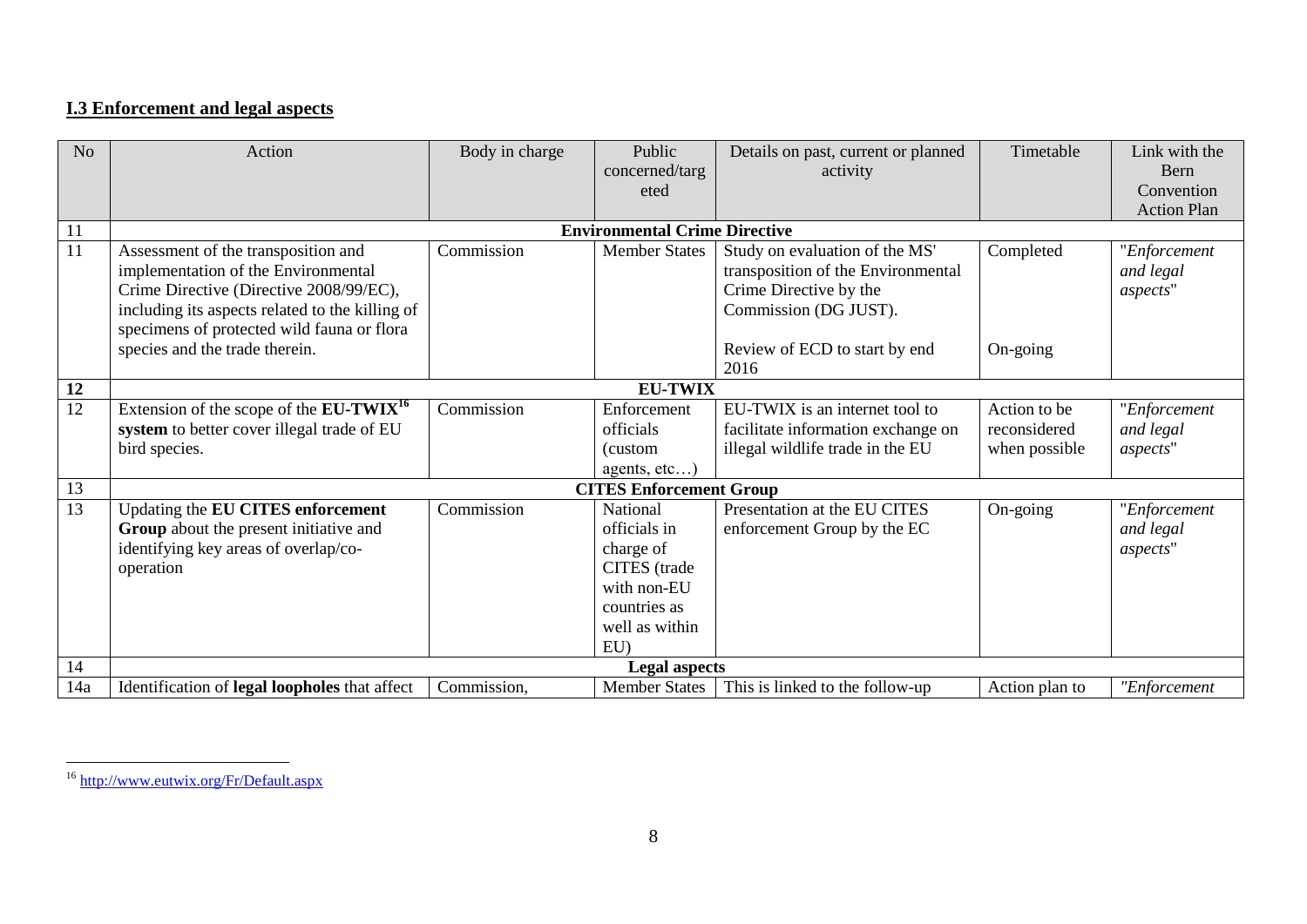|                 | the implementation and enforcement of bird<br>protection measures                                                                                          | stakeholders                                                                                                                     |                                                                                  | actions after the Fitness Check on<br>Birds and Habitats Directive <sup>17</sup> :<br>Action Plan that the EC is currently<br>developing                                                                                                                                                                                                                                       | be published $2nd$<br>quarter 2017                                                                                                                       | and legal<br>aspects"                                                                                                                                                                |
|-----------------|------------------------------------------------------------------------------------------------------------------------------------------------------------|----------------------------------------------------------------------------------------------------------------------------------|----------------------------------------------------------------------------------|--------------------------------------------------------------------------------------------------------------------------------------------------------------------------------------------------------------------------------------------------------------------------------------------------------------------------------------------------------------------------------|----------------------------------------------------------------------------------------------------------------------------------------------------------|--------------------------------------------------------------------------------------------------------------------------------------------------------------------------------------|
| 14 <sub>b</sub> | Legislation clarification or improvement<br>when a loophole has been clearly identified                                                                    | <b>Member States</b>                                                                                                             |                                                                                  | e.g.: setting deterrent fines                                                                                                                                                                                                                                                                                                                                                  | To be continued                                                                                                                                          | "Enforcement<br>and legal<br>aspects"                                                                                                                                                |
| 15              |                                                                                                                                                            |                                                                                                                                  | <b>Action Plan</b>                                                               |                                                                                                                                                                                                                                                                                                                                                                                |                                                                                                                                                          |                                                                                                                                                                                      |
| $\overline{15}$ | <b>Addressing specific problems</b> as much as<br>possible in collaboration with NGOs,<br>stakeholders, and, if appropriate, other<br>countries concerned. | Member States,<br>BirdLife, FACE and<br>other stakeholders                                                                       |                                                                                  | Identification of national priorities<br>with Member States. A further step<br>can be the development of National<br>Plans to fight illegal killing,<br>trapping and trade of birds.<br>See below under Action 16                                                                                                                                                              | To be<br>implemented via<br>the Bern<br>Convention's<br><b>Action Plan</b>                                                                               | "Enforcement &<br>legal aspects:<br>Result $n^{\circ}$ 1:<br>Identification of<br>national<br>priorities"                                                                            |
|                 |                                                                                                                                                            |                                                                                                                                  |                                                                                  | Proposal for EU Action plan to<br>prevent illegal poisoning of wildlife<br>of December 2015 (link), developed<br>by the European Network against<br>Environmental Crime (ENEC).                                                                                                                                                                                                | Completed                                                                                                                                                |                                                                                                                                                                                      |
| 16              |                                                                                                                                                            |                                                                                                                                  |                                                                                  | Enforcement chain and transboundary communication - to be initiated                                                                                                                                                                                                                                                                                                            |                                                                                                                                                          |                                                                                                                                                                                      |
| 16              | Communication on best practises in terms<br>of the effectiveness of the "enforcement"<br>chain" and of transboundary<br>communication                      | Bern Convention,<br>African-Eurasian<br>Waterbird<br>Agreement, BirdLife<br>International, FACE,<br>Member States,<br>Commission | Member<br>States, non-EU<br>Mediterranean<br>countries,<br>stakeholders,<br>etc. | - Best practices in terms of 1)<br>communication and co-operation<br>between law enforcement and<br>legal actors involved (control<br>officers, prosecutors and judges),<br>2) communication between<br>Member States in case of<br>transboundary problems<br>- Major milestone is the<br>establishment of an<br>intergovernmental Task Force<br>to eradicate illegal killing, | To be<br>implemented via<br>the Bern<br>Convention's<br><b>Action Plan</b><br>1 <sup>st</sup> Task Force<br>meeting on 12.-<br>15.7.2016 in<br>Egypt. EC | "Biological and<br>institutional<br>$aspects-Result$<br>$n^{\circ}$ 1: Biological<br>and institutional<br>aspects are fully<br>taken into<br>account in the<br>enforcement<br>chain" |

<sup>&</sup>lt;sup>17</sup> [http://ec.europa.eu/environment/nature/legislation/fitness\\_check/index\\_en.htm](http://ec.europa.eu/environment/nature/legislation/fitness_check/index_en.htm)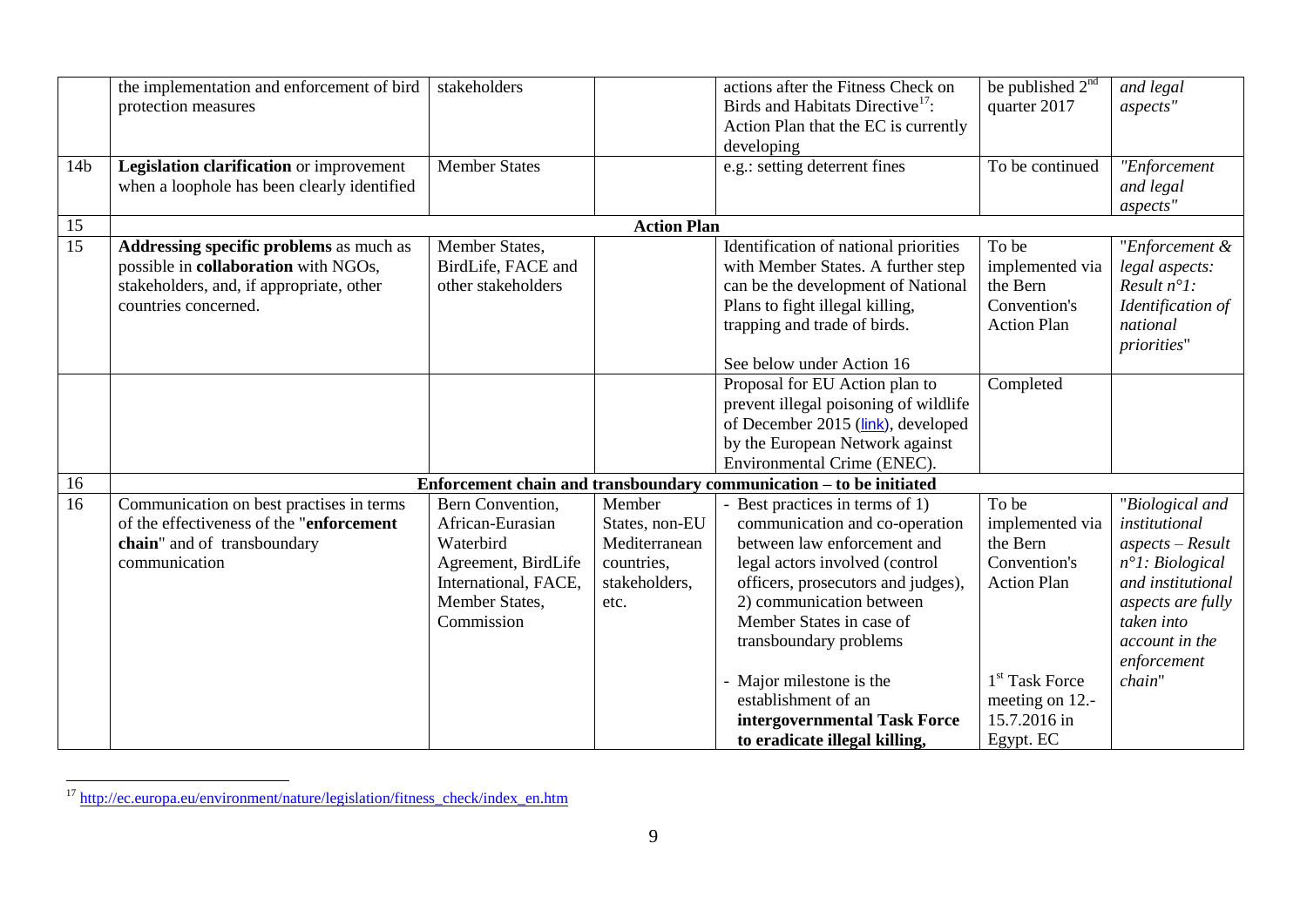|  | trapping, and trade in the<br><b>Mediterranean under CMS</b><br>$(MIKT)^{18}$ (in the EU and other<br>Mediterranean countries) as<br>recommended by the Bern<br><b>Convention's Recommendation</b><br>164 (2013). 2016-2020<br><b>Programme of Work for MIKT</b><br>is up and running                                                                                                                                                          | financing<br>secured for 3<br>years.<br>$2nd$ meeting 22.-<br>23.6.2017 in<br>Malta (back-to-<br>back with<br><b>Special Focal</b> |
|--|------------------------------------------------------------------------------------------------------------------------------------------------------------------------------------------------------------------------------------------------------------------------------------------------------------------------------------------------------------------------------------------------------------------------------------------------|------------------------------------------------------------------------------------------------------------------------------------|
|  | http://www.cms.int/sites/default/f<br>iles/uploads/unep_cms_mikt1_do<br>$c-04$ program-of-<br>work_FINAL.pdf<br><b>Bern Convention</b><br>Recommendation No. 177 (2015)<br>on the gravity factors and<br>sentencing principles for the<br>evaluation of offences against<br>birds, and in particular the illegal<br>killing, trapping and trade of wild<br>birds <sup>19</sup><br>Proposals for informing the<br>process for the imposition of | <b>Points on IKB</b><br>under Bern<br>Conv.)                                                                                       |
|  | sanctions in wildlife crime<br>cases, especially the illegal<br>killing, taking and trading of wild<br>birds (Bern Convention Dec<br>$2015)^{20}$                                                                                                                                                                                                                                                                                              |                                                                                                                                    |

<sup>&</sup>lt;sup>18</sup> <http://www.cms.int/en/taskforce/mikt>

<sup>&</sup>lt;sup>19</sup> <https://wcd.coe.int/com.instranet.InstraServlet?command=com.instranet.CmdBlobGet&InstranetImage=2861875&SecMode=1&DocId=2309968&Usage=2>

<sup>&</sup>lt;sup>20</sup> <https://wcd.coe.int/com.instranet.InstraServlet?command=com.instranet.CmdBlobGet&InstranetImage=2830678&SecMode=1&DocId=2248914&Usage=2>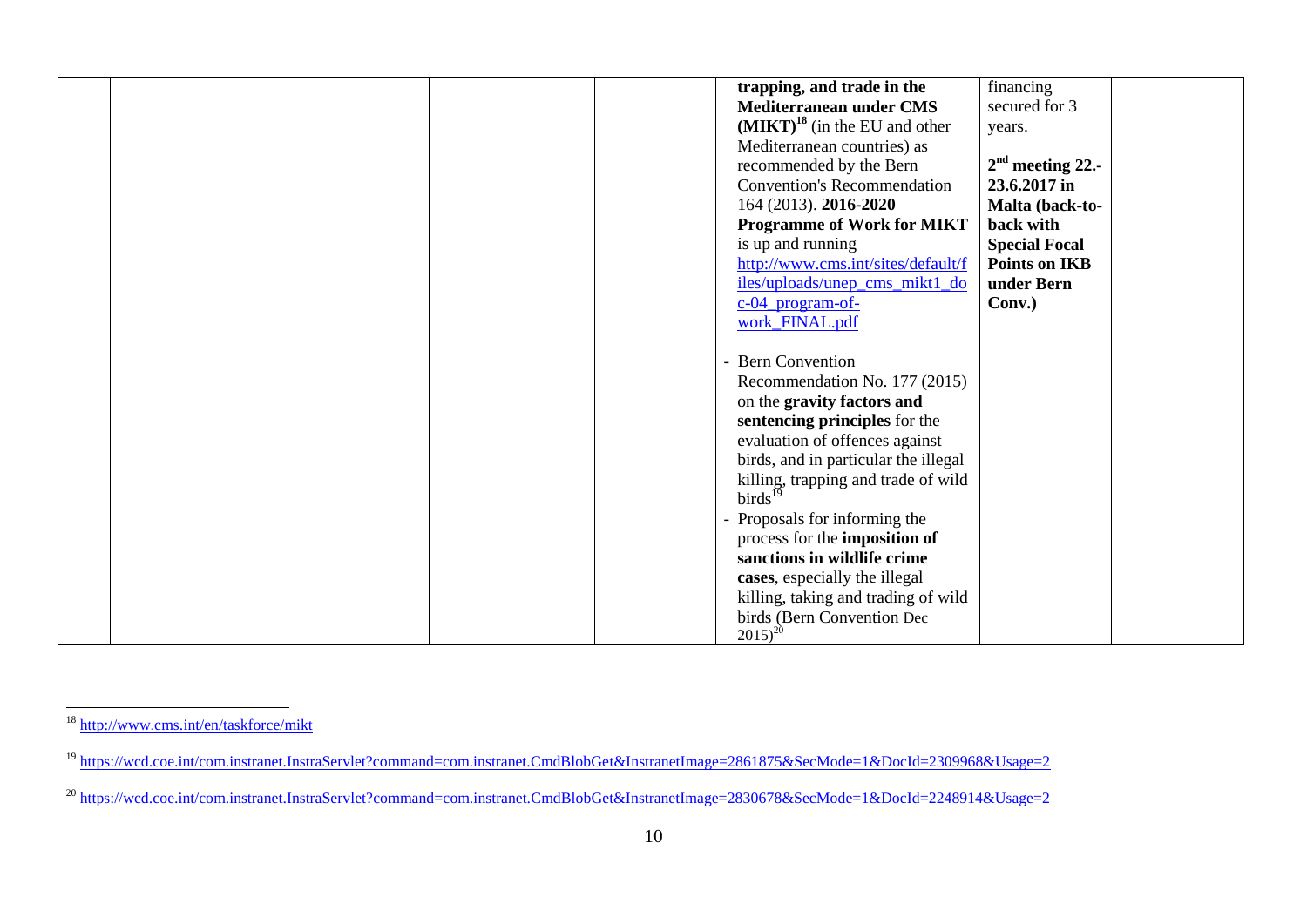|    |                                        |            |                                    | - Other initiatives on-going <sup>21</sup> , <sup>22</sup> , <sup>23</sup><br>- The EU Action Plan on Wildlife<br>trafficking adopted on<br>$26.2.2016^{24}$ , see also under action |          |  |
|----|----------------------------------------|------------|------------------------------------|--------------------------------------------------------------------------------------------------------------------------------------------------------------------------------------|----------|--|
|    |                                        |            | Legal procedures – on-going action |                                                                                                                                                                                      |          |  |
| 17 | Opening a legal procedure when a clear | Commission | <b>Member States</b>               |                                                                                                                                                                                      | On-going |  |
|    | breach of the Birds Directive or a     |            |                                    |                                                                                                                                                                                      |          |  |
|    | characterized failure of enforcement   |            |                                    |                                                                                                                                                                                      |          |  |
|    | measures has been identified           |            |                                    |                                                                                                                                                                                      |          |  |

# **I.4 Prevention**

|    | Action                                                                                                                                             | Body in charge                                             | Public<br>concerned/targ<br>eted | Details on past, current or planned<br>activity                                                                                                 | Timetable                                 | Link with the<br>Bern<br>Convention<br><b>Action Plan</b>                                  |
|----|----------------------------------------------------------------------------------------------------------------------------------------------------|------------------------------------------------------------|----------------------------------|-------------------------------------------------------------------------------------------------------------------------------------------------|-------------------------------------------|--------------------------------------------------------------------------------------------|
| 18 |                                                                                                                                                    |                                                            | <b>Derogations</b>               |                                                                                                                                                 |                                           |                                                                                            |
| 18 | Promoting good use of derogations to<br>prevent damage when alternative solutions<br>are not satisfactory (Art. 9.1.a. of the Birds)<br>Directive) | Member States,<br>BirdLife, FACE and<br>other stakeholders | <b>Stakeholders</b>              |                                                                                                                                                 | To be<br>continued/furthe<br>r elaborated | "Awareness"<br>$aspects - Result$<br>$n^{\circ}3$ : Tailored<br>messages are<br>developed" |
| 18 | Idem                                                                                                                                               | Member States,<br>BirdLife, FACE and<br>other stakeholders | <b>Stakeholders</b>              | Production by the Commission of a<br>Guidance document on Cormorant:<br>http://ec.europa.eu/environment/nat<br>ure/pdf/guidance_cormorants.pdf. | Completed                                 | "Awareness<br>$aspects-Result$<br>$n^{\circ}3$ : Tailored<br>messages are<br>developed"    |

<sup>&</sup>lt;sup>21</sup> <http://www.face.eu/about-us/resources/news/prominent-hunters-from-middle-east-and-africa-sign-declaration-on>

<sup>&</sup>lt;sup>22</sup> <http://migratorysoaringbirds.undp.birdlife.org/>

<sup>&</sup>lt;sup>23</sup> [http://www.unep-aewa.org/news/news\\_elements/2013/bird\\_netting\\_meeting.htm](http://www.unep-aewa.org/news/news_elements/2013/bird_netting_meeting.htm)

<sup>&</sup>lt;sup>24</sup> press release [http://europa.eu/rapid/press-release\\_IP-16-387\\_en.htm](http://europa.eu/rapid/press-release_IP-16-387_en.htm)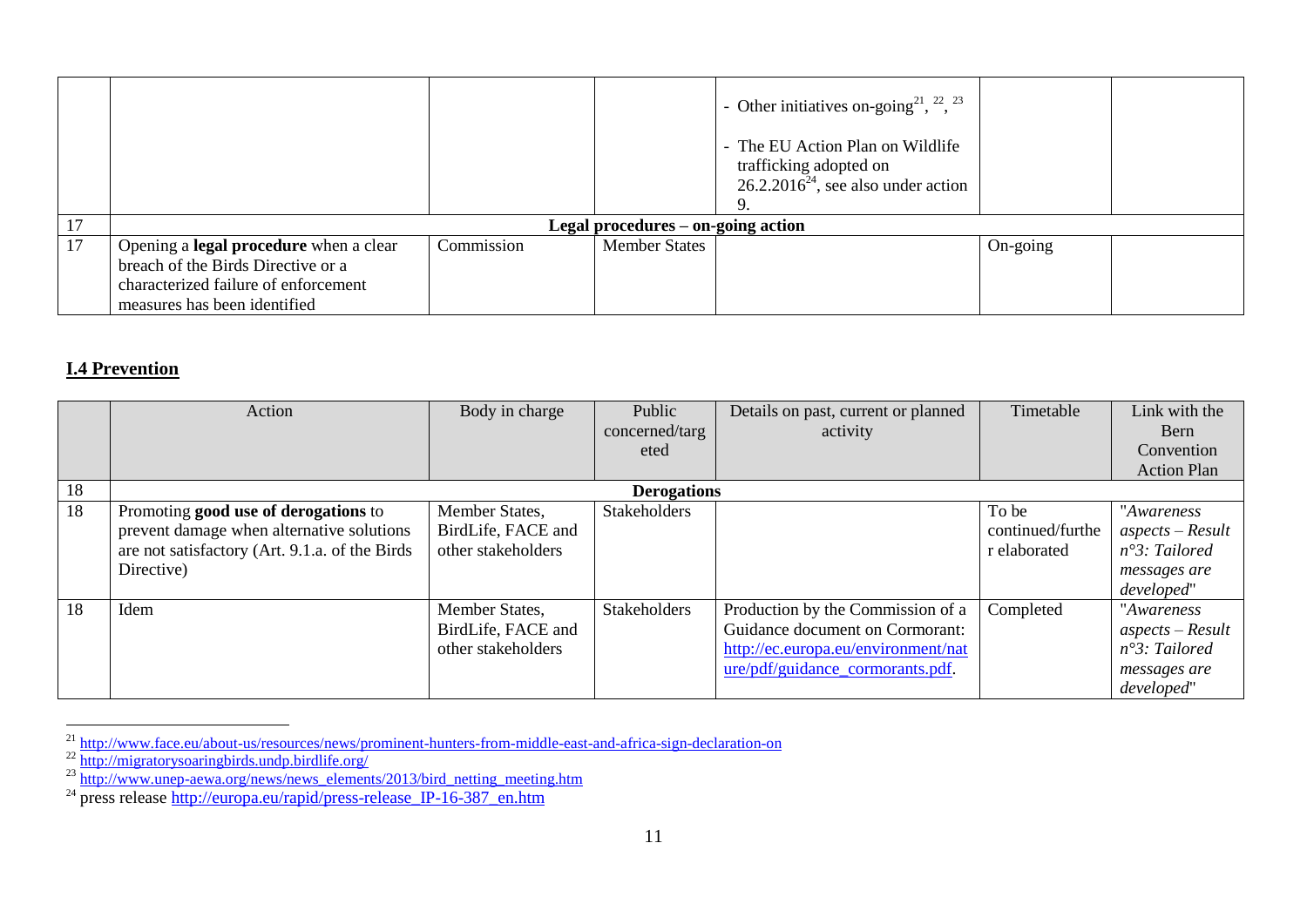| 19 | <b>Alternatives</b>                                                                                                                     |                                                            |                                                                                                    |                                                                                                                         |                                        |
|----|-----------------------------------------------------------------------------------------------------------------------------------------|------------------------------------------------------------|----------------------------------------------------------------------------------------------------|-------------------------------------------------------------------------------------------------------------------------|----------------------------------------|
| 19 | Promotion of alternative activities likely<br>to divert people from illegal ones                                                        | Member States,<br>BirdLife, FACE and<br>other stakeholders | Citizens,<br>sectors or<br>group of<br>persons<br>possibly<br>involved in<br>illegal<br>activities | Many LIFE-Nature projects have<br>taken initiatives.<br>See also the CMS MIKT<br>Programme of Work (above action<br>16) | On-going                               |
| 20 | <b>Legal framework for derogations</b>                                                                                                  |                                                            |                                                                                                    |                                                                                                                         |                                        |
| 20 | Adoption as far as possible of a <b>clear and</b><br>stable legal framework for derogations<br>under Art. 9.1.c. of the Birds Directive | <b>Member States</b>                                       | <b>Stakeholders</b>                                                                                |                                                                                                                         | To be continued                        |
| 21 | <b>Cross-compliance under the Common Agricultural Policy</b>                                                                            |                                                            |                                                                                                    |                                                                                                                         |                                        |
| 21 | Promoting application of cross-compliance<br>under CAP for Illegal Killing of Birds                                                     | <b>Member States</b>                                       | <b>Stakeholders</b>                                                                                |                                                                                                                         | To be<br>reconsidered<br>when possible |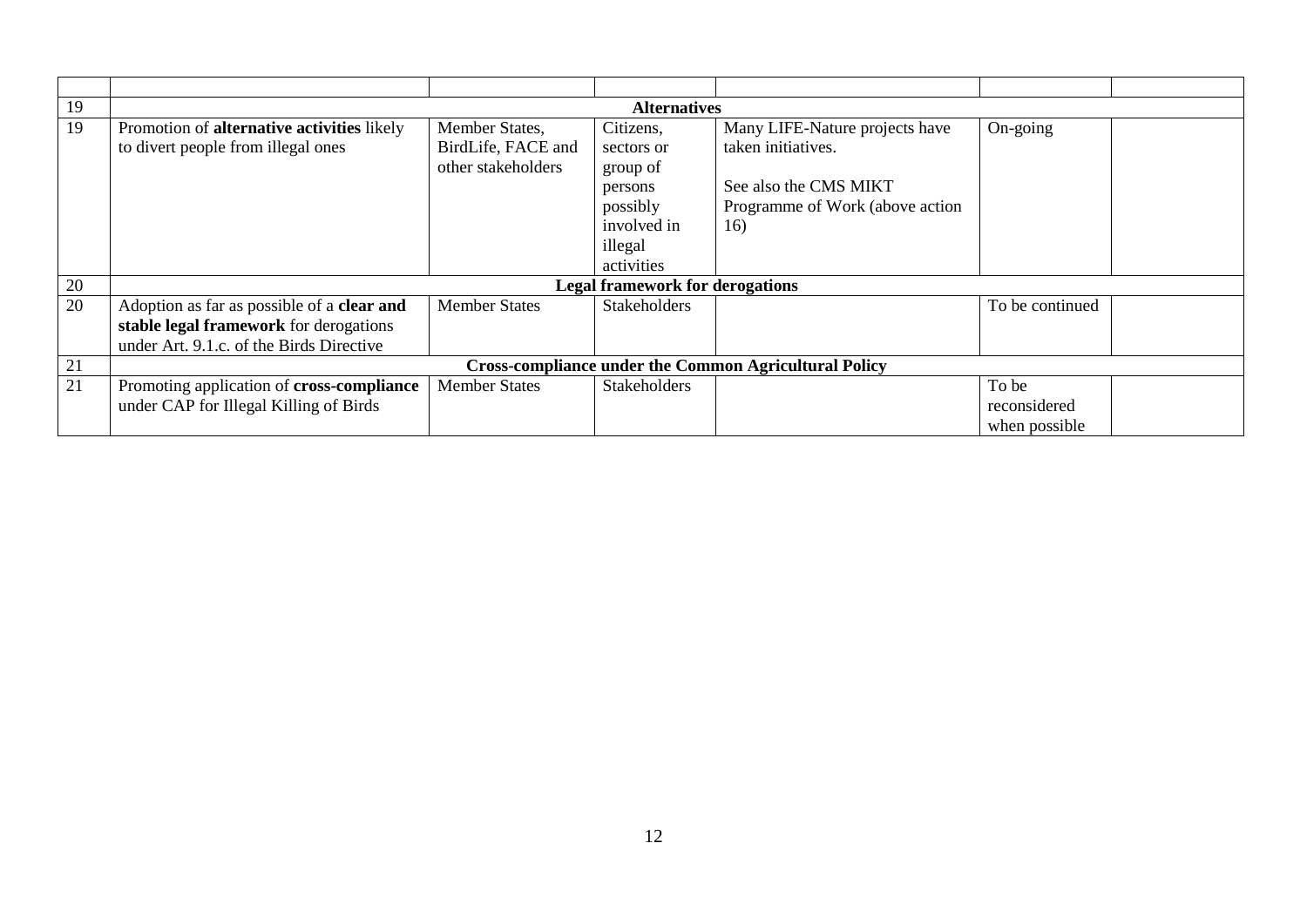# **II. Background information**

#### II.1 The Birds Directive, still a lack of enforcement

The Birds Directive (2009/147/EC) establishes a general system of protection for all species of birds naturally occurring in the wild state in the European Union. "*The Directive covers the protection, management and control of these species and lays down rules for their exploitation It shall apply to birds, their eggs, nests and habitats*" (Article 1). Under the Environmental Crime Directive (2008/99/EC<sup>25</sup>), intentional and unlawful killing, destruction, possession or taking of specimens of protected wild fauna or flora species constitutes a criminal offence for which Member States are required to provide for criminal penalties in their national legislations.

Although the Birds Directive is more than 30 years old, illegal activities such as illegal killing, trapping or trade of birds still occur and are one of the threats hindering the achievements of the objectives of the Birds Directive and the first target<sup>26</sup> of the Biodiversity Strategy of the EU. Although illegal killing of birds is not, as a whole, the most significant threat to birds, it can have a very negative impact on bird populations in some specific situations (specific species or regions). For more than 20 years this issue has been an Open File at the annual meeting of the Standing Committee of the Bern convention<sup>27</sup>, and the Commission regularly receives complaints concerning illegal killing, trapping or trade of birds in the European Union (e.g. poisoning of birds of prey in Eastern Europe, illegal trapping of passerines in Southern Europe, killing of protected species, restaurants serving trapped birds as delicacies, illegal imports, egg picking …).

Ensuring the respect of all bird conservation legislation, in particular through proper law enforcement but also by education and awareness raising initiatives, is one out of the 10 points on which BirdLife and FACE have agreed in 2004.

The Commission adopted a Communication on implementation<sup>28</sup> ("Improving the delivery of benefits from EU environment measures: building confidence through better knowledge and responsiveness" – COM(2012)95) on 07/03/2012. This communication is intended to help prepare the way for the 7<sup>th</sup> Environmental Programme and indicates an intention by the Commission to explore several options for improving implementation which are relevant to the present Road Map, including the following: 1) upgrading current EU provisions on inspection and surveillance 2) adopting criteria for complaint-handling at Member State level (including complaints consisting of information about criminal offences) and 3) improved conditions for access to justice.

 $\overline{a}$  $^{25}$  OJ C 10, 15.1.2008, p. 47

<sup>&</sup>lt;sup>26</sup>The first target of the EU Biodiversity Strategy is about Conserving and Restoring Nature.

<sup>&</sup>lt;sup>27</sup> [http://www.coe.int/t/dg4/cultureheritage/nature/bern/default\\_fr.asp](http://www.coe.int/t/dg4/cultureheritage/nature/bern/default_fr.asp)

<sup>&</sup>lt;sup>28</sup> <http://eur-lex.europa.eu/LexUriServ/LexUriServ.do?uri=COM:2012:0095:FIN:EN:PDF>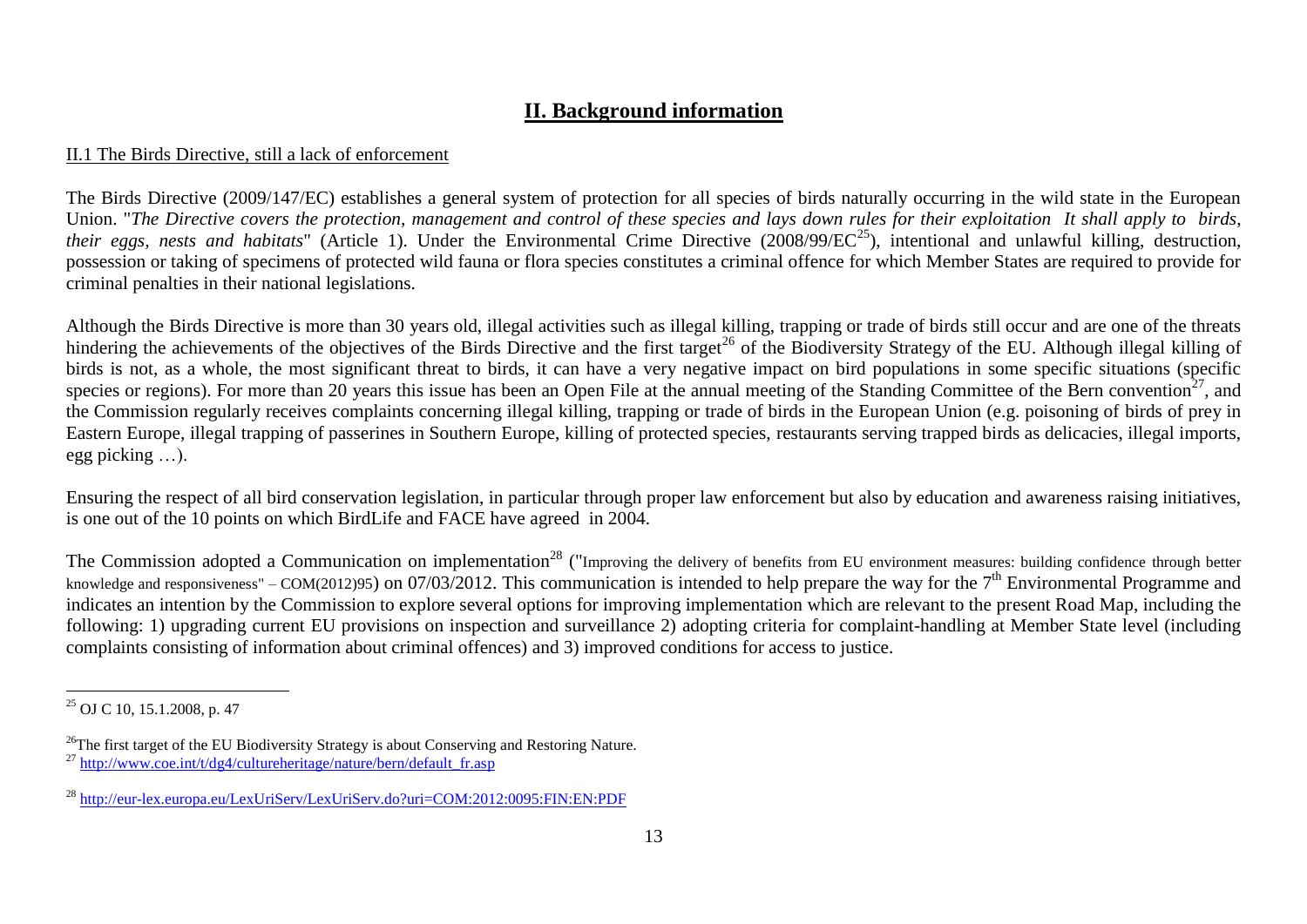Although law enforcement of bird protection regulations is primarily a competence of Member States, this issue has an international dimension (migratory species, international trade…) which justifies EU action. Therefore the Commission has decided to collaborate with the Secretariat of the Bern Convention, BirdLife International and the Federation of Associations for Hunting and Conservation in the EU (FACE) and participated in the international conference organized by the Bern Convention Secretariat on 6-8/07/2011 in Cyprus. The Recommendation n°155 (2011) of the Standing Committee on the illegal killing, trapping and trade of wild birds was adopted by the contracting parties of the Bern Convention on 02/12/2011.

In view of the Conference BirdLife consulted its partners and produced an assessment of the situation in the EU as regards illegal killing of birds. The Bern Convention assessed the extent of the problem among contracting parties. The Commission also launched a study contract to collect Member States' views on the issue, to better assess the scale of the problem and to suggest recommendations for action.

Finally a resolution on "Minimizing the risk of poisoning for migratory birds" was adopted at the latest Conference of the Parties (COP10 – 20-25/11/2011) of the Convention of Migratory Species<sup>29</sup>.

#### II.2 Categories of illegal activities

The Commission's consultant produced an overview of illegal practises reported by Member States. Some practises are still widespread throughout Member States whereas others are only reported in few Member States. The most widely reported illegal activities which deserve serious attention are the following:

The following groups of illegal activities are the three most often reported by Member States:

- **Intentional poisoning of raptors or predators** (corvids and mammals).
- **Illegal killing of protected species** (shooting, trapping, nest destruction): This type of activity concerns so called pest species (Cormorant, Heron, Gulls …) or other protected species, e.g. for trophy or taxidermy.
- **Trapping of protected "small species"** (mostly passerines): Illegal trapping of passerines is practised in some Member States either for cage birds or for food.

Other activities are less common but still reported in more than four Member States:

- **Accidental poisoning** due to the use of illegal products.

 $\overline{a}$ <sup>29</sup> [http://www.cms.int/bodies/COP/cop10/resolutions\\_adopted/10\\_26\\_poisoning\\_e.pdf](http://www.cms.int/bodies/COP/cop10/resolutions_adopted/10_26_poisoning_e.pdf)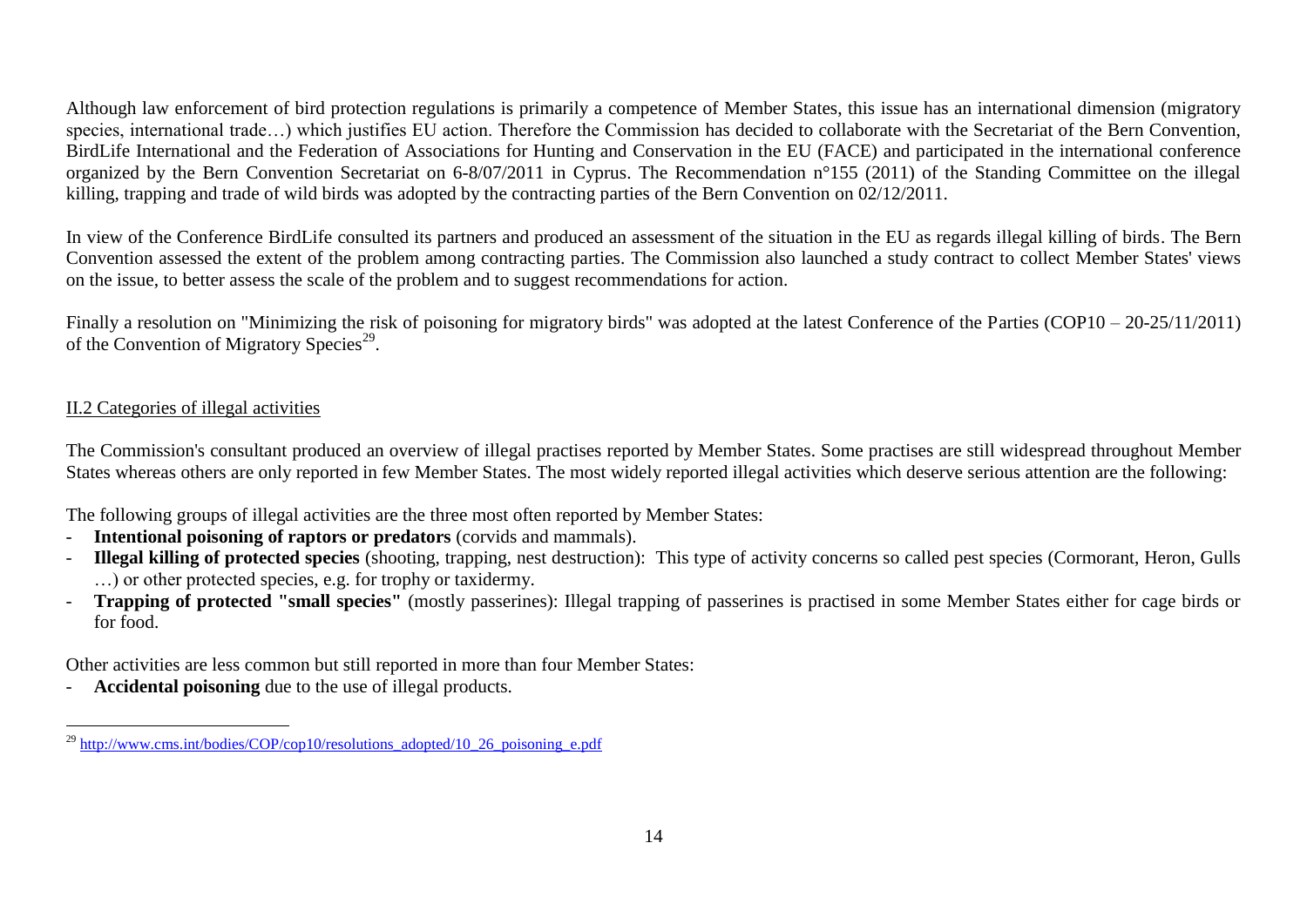- **Stealing eggs or chicks**: The reasons behind such practise may be demand for birds for falconry or trade but also fears that the presence of some bird species will not allow some developments
- **Illegal trade of protected species**.
- **Shooting game species in close period** (waterfowl, quail,...) or use of illegal methods to capture game species.

### II.3 Types of measures taken at Member State level

The study produced for the Commission and other sources of information allowed the collection of a list of measures experienced throughout Member States. The most relevant ones are presented hereunder.

#### **Information exchange, training and awareness-raising**

- Awareness raising campaign on illegal use of poison: joint communication and collaboration of hunting associations, NGOs, veterinarians… aimed at detecting, reporting and elucidating poisoning incidents. Joint press releases were issued.
- **-** Training of custom officers or enforcement officers
- **-** Training dogs to detect poison baits
- **-** Trans-boundary expertise sharing among police forces

# **Enforcement and Legal aspects**

- **-** Prohibition to detain trapping material in Belgium
- **-** Administrative fines
- **-** Specialized prosecutors
- **-** Legal responsibility of landowners as regards offences committed by their employees
- **-** Deterrent sanctions
- **-** Specialized wildlife crime unit within the police force with established work priorities
- **-** Shift of the burden of proof

### **Monitoring and data collection**

- **-** Collection of identified cases in a specific database
- **-** Possibility for citizens to report illegal activities

### **Prevention**

- **-** Compensation for agricultural damage to reindeer herders based on the number of nesting pairs in their herding areas
- **-** Dedicated LIFE program to address poisoning problems
- **-** Efficient scheme to compensate for damage